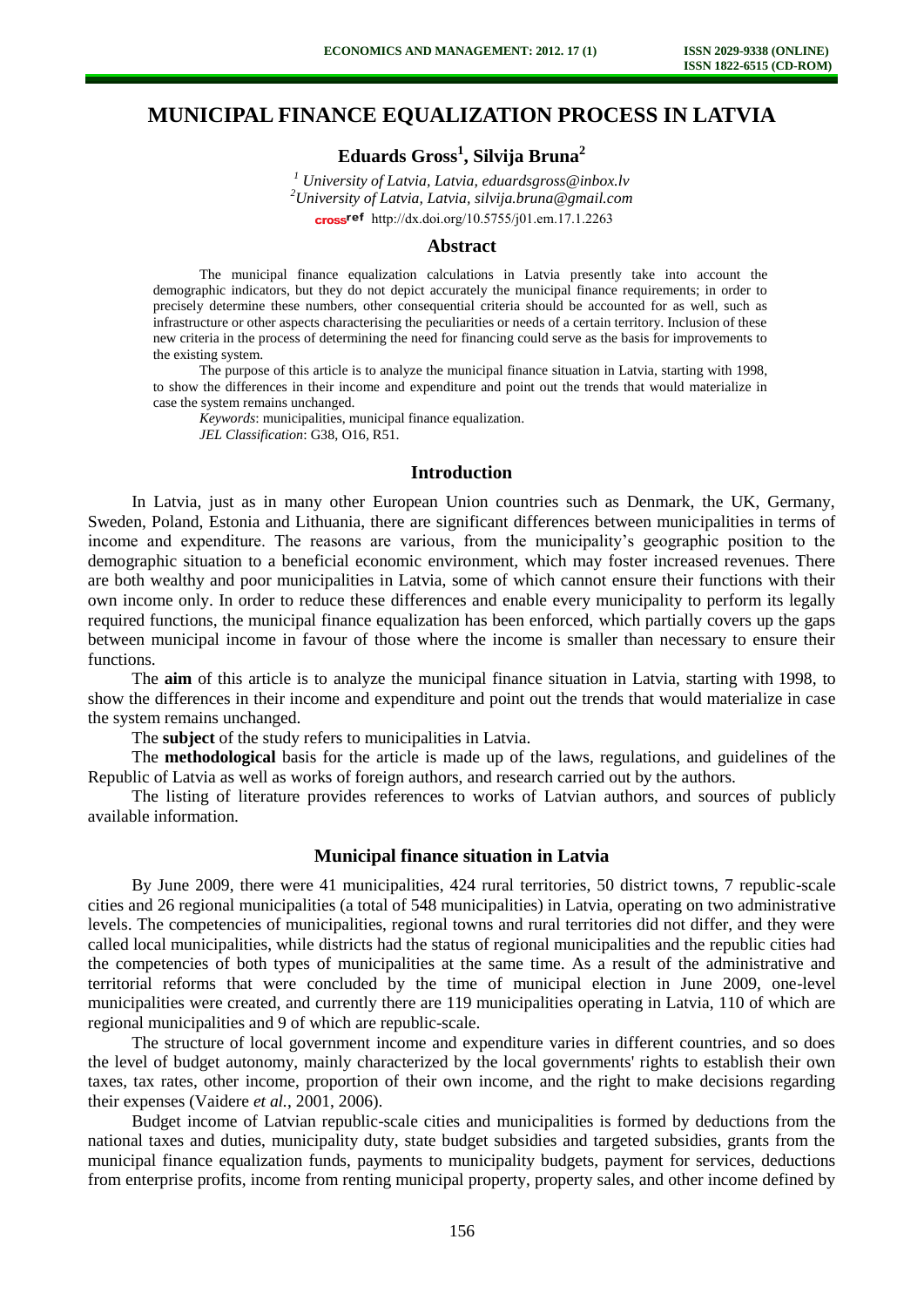legislation (Law on Municipality Budgets, 1995).

Distribution of municipality income structure in percentage is depicted in Figure 1. The biggest part of the municipality budget income in 2010 was contributed by taxes, responsible for more than half of the total municipality income.



**Figure 1.** Distribution of municipality income structure in percentage, 2010 *Source:* National common budget execution report 2010 - Summary of municipality general budget execution

Local governments do not have the legal authority to impose taxes in Latvia. Only the national-level government has the power to set taxes. The local government shares revenues from four state taxes as follows:

- Personal income tax (PIT) (share going to local governments was 83 percent in 2009 and 80 percent in 2010);
- Real estate tax (100 percent share);  $\bullet$
- Lottery and gambling tax (25 percent share of gambling taxes, and 100 percent share from local scale lottery); and
- Natural resource tax (60 percent share in special budget for pollution, 30 percent share for  $\bullet$ radioactive waste tax, and 100 percent share for burning of dangerous waste and for mineral deposits) (Latvia From Exuberance to Prudence A Public Expenditure Review of Government Administration and the Social Sectors, 2010).

The two biggest contributors to the municipality tax income are the individual income tax and real estate tax (Figure 2). The real estate tax is, according to the law On Real Estate Tax, collected independently by municipalities to its full extent or 100% of the property in the territory of the municipality, while only a part of the individual income tax (80% of the total individual income tax revenue in 2010) is transferred to the municipalities by the state treasury, based on the amount of tax collected in the respective territory. The income from both these taxes is used in the municipality finance equalization fund (MFEF) calculations.



**Figure 2.** Distribution of municipality income structure, execution in 2010 *Source:* National common budget execution report 2010 - Summary of municipality general budget execution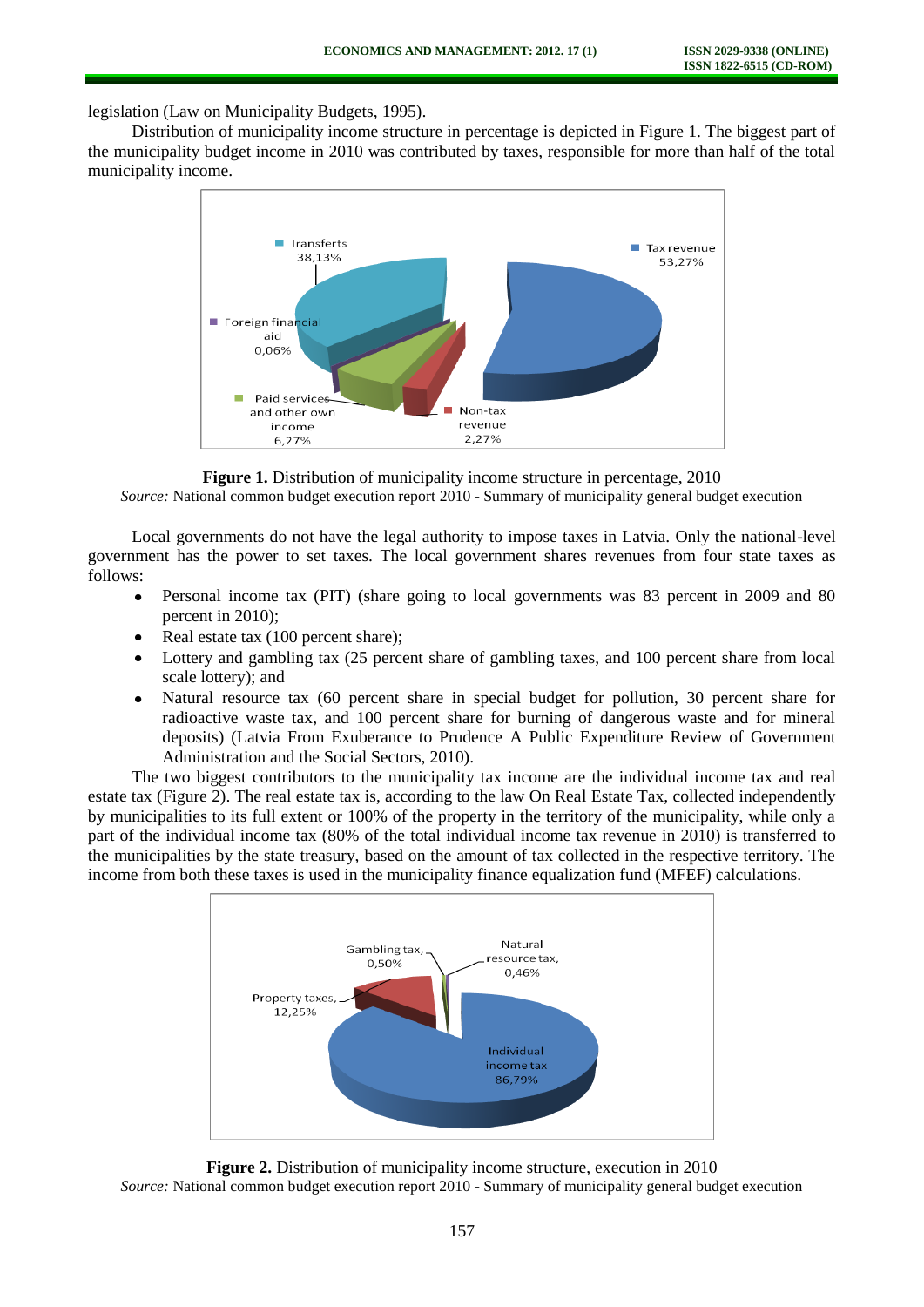Municipality expenditure made up 23.5% or 1268.2 million LVL of the total consolidated national budget in 2010, which is 519.1 million LVL less then in 2008. The proportion of municipality budgets in the consolidated budget decreased from 28.5% in 2008 to 23.5% in 2010. Regardless of expenditure decrease or increase, the proportions did not undergo any rapid changes in the years in question and remained around the level of 26% (Figure 3).



**Figure 3**. General government and local government consolidated expenditures *Source: Annual reports on national consolidated budget execution 2004-2010*

In terms of functional categories, it can be seen that the most part of municipality expenditure both in 2009 and 2010 went to education. This included not only maintenance and operation costs of educational facilities, but also teachers' salaries, which are financed from a specific subsidies from the national budget. The second largest municipal expenditure category in 2010 was economic activity - 13.8%, followed by expenditure for general government offices - 13.4% (see Figure 4).





The revenue and expenditure of the municipality consolidated budget have been growing year-on-year since 1998, until in 2008 they reached their highest up to date. The end of 2008 marked the beginning of the global economic recession, followed by a rapid decline in the municipality revenue and expenditure. In 2009, the municipality consolidated budget revenue had decreased by 20.7% compared to 2008, and expenditure by 22%. The decrease in revenue and expenditure repeated two years in a row, in 2009 and 2010, but began to increase in 2011 and reached 2.6% and 10% respectively. The municipality consolidated budget changes year by year reveal that its size had grown fast from 2001 to 2008, reaching its year-on-year peak in 2007, when the revenue grew by 38.7% and expenditure by 40.3%. The proportion of municipality consolidated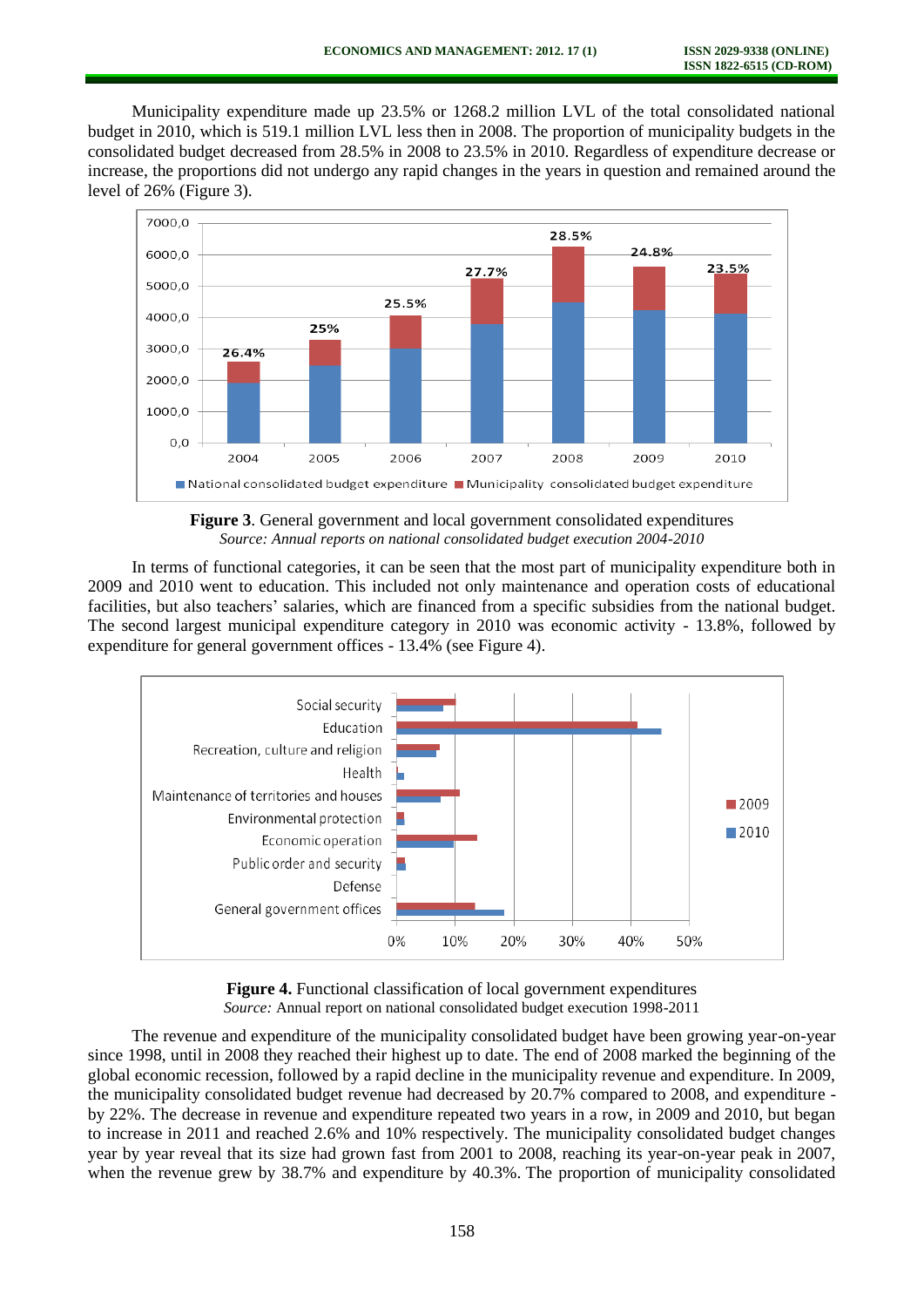

budget revenue and expenditure in the state consolidated budget demonstrates that their interrelationship over the years in question fluctuated in income from 25.2% to 29.4%.

**Figure 5.** Municipality consolidated budget revenue/expenditure (1998-2011) *Source:* Annual report on national consolidated budget execution 1998-2011

### **Municipal finance equalization process in Latvia**

The theoretical principles of financial equalization were developed as early as 1992, based on Denmark's experience, and in 1994 the first equalization steps were taken, but it was only in 1995 that the first law on municipality finance equalization (MFE) for one year was adopted. This new system changed the municipality object financing substantially - the financing of infrastructure objects within a municipality's territory was replaced by financing on the basis of social and economic conditions in the municipality. Yearly laws were approved again for 1996 and 1997 (Assessment of the Latvian local government finance equalization system, 2007). As of 1998, the LR Saeima has adopted a long-term law On Equalization of Local Government Finances, but the system has been working practically unchanged since 1995, which could be regarded as its biggest advantage, but it also signifies a certain stagnation (Law on Municipality Budgets Equalization, 1998).

The first and second paragraph of the Law on Equalization of Local Government Finances demonstrate the essence of the law:

(1) The law defines the order in which the local government finance equalization shall be implemented to provide local governments with equal opportunities to perform their functions as foreseen by legislation, taking into account the social and economic differences of local governments.

(2) The local government finance equalization anticipates partial equalization of the finances, to foster local government initiative and independence in the forming of their financial resources and ensure protection of the financial activities of local governments.

The MFE is very important and should continue to exist in one form or another, but considering the opinions of many municipal administrators regarding the shortcomings of this system, it is vital to analyze these comments in greater detail.

The municipal finance equalization calculation stages according to the law, on 2011, are as follows:

assess the forecasts of each municipality's assessed income;  $\bullet$ 

Based on execution data, one year before the calculations local government income estimates are made with regard to the real estate tax and the part of individual income tax indicated in the law on annual national budget.

assess the common municipality financing requirements;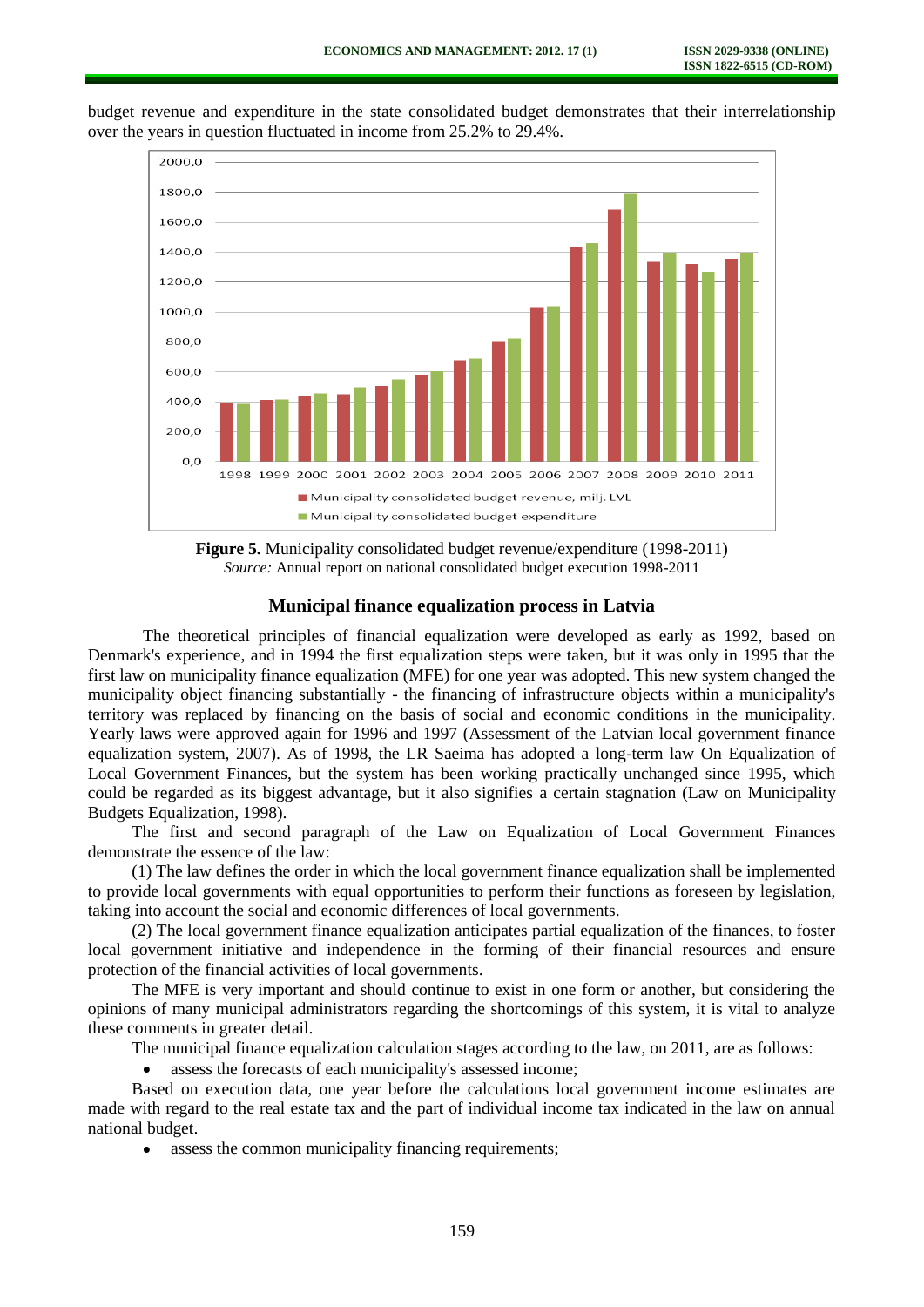The total minimal financial needs of local governments for the operational year are determined by the preparation process of the law on annual national budget and included in the minutes of annual discussions of the municipal association established by article 96 of the law On Local Governments and by the Cabinet of Ministers, and the grounds for this are:

- 1) total financial needs of local governments planned for budget preparation year;
- 2) national macroeconomic indicator forecasts for the operational year;
- 3) function distribution between local governments, and between local governments and the state, in the operational year;
- 4) priorities set for the operational year. (Law On Equalization of Local Government Finances, 1998).
- calculate each municipality's financing requirements;

In line with the calculations of total financial needs of local governments, the financial needs of each local government are assessed according to criteria characterizing the tasks related to execution of municipal functions. The assessment is done for each local government separately within the respective municipal group. The proportion (relative value) is established for every expenditure-related criterion in the total expenditure of the local government. (Law On Equalization of Local Government Finances, 1998).

calculate the contributions to and grants from the equalization fund;

Equalization of financial revenue and expenditure is done based on the financial needs of all local governments as compared to the revenue. The local governments having assessed income that exceeds by more than 10% the calculated upper bound of financial needs not subject to equalization, **make payments** to the local government financial equalization fund, to the extent of 45% of the exceeded amount but not more than 35% of the local government's income from individual income tax and real estate tax. Whereas the local governments having income of no more than 95% of the financial needs lower bound **receive** a subsidy from the MFEF. The necessary amount of subsidy is calculated as the difference between the assessed income and lower bound that is beyond equalization.

• calculate the necessary state budget grants.

The state subsidy amount was unchanged from 2001 to 2010 and amounted to 7.2 milion LVL, but in 2011 the state subsidy increased to 7.9 million LVL and in 2012 to 8.4 million LVL. Since the assessed income and the total financial needs established by the law are reviewed during discussions at the Ministry of Finance and local governments, it has become a tradition to arrange the calculations so that the total needs and assessed income calculations depend on the state subsidy amount. (Assessment of the Latvian local government finance equalization system, 2007)

Equalization is vertical when the policy is conducted by the central government and financed out of the central budget. Equalization is horizontal when it is done by subnational government units at the same level, through monetary transfers from units with high capacity to units with low capacity, however capacity is defined (Boadway, 2006).

The total amount of MFEF is formed by local government contributions and a subsidy from the national budget, the graph shows the contribution structure by years.





*Source:* Law on National Budget 1998–2012, Regulations o[n local government finance equalization fund income](http://www.l2d.lv/l.php?doc_id=48240) and their distribution in 1998–2012, graph prepared by the authors.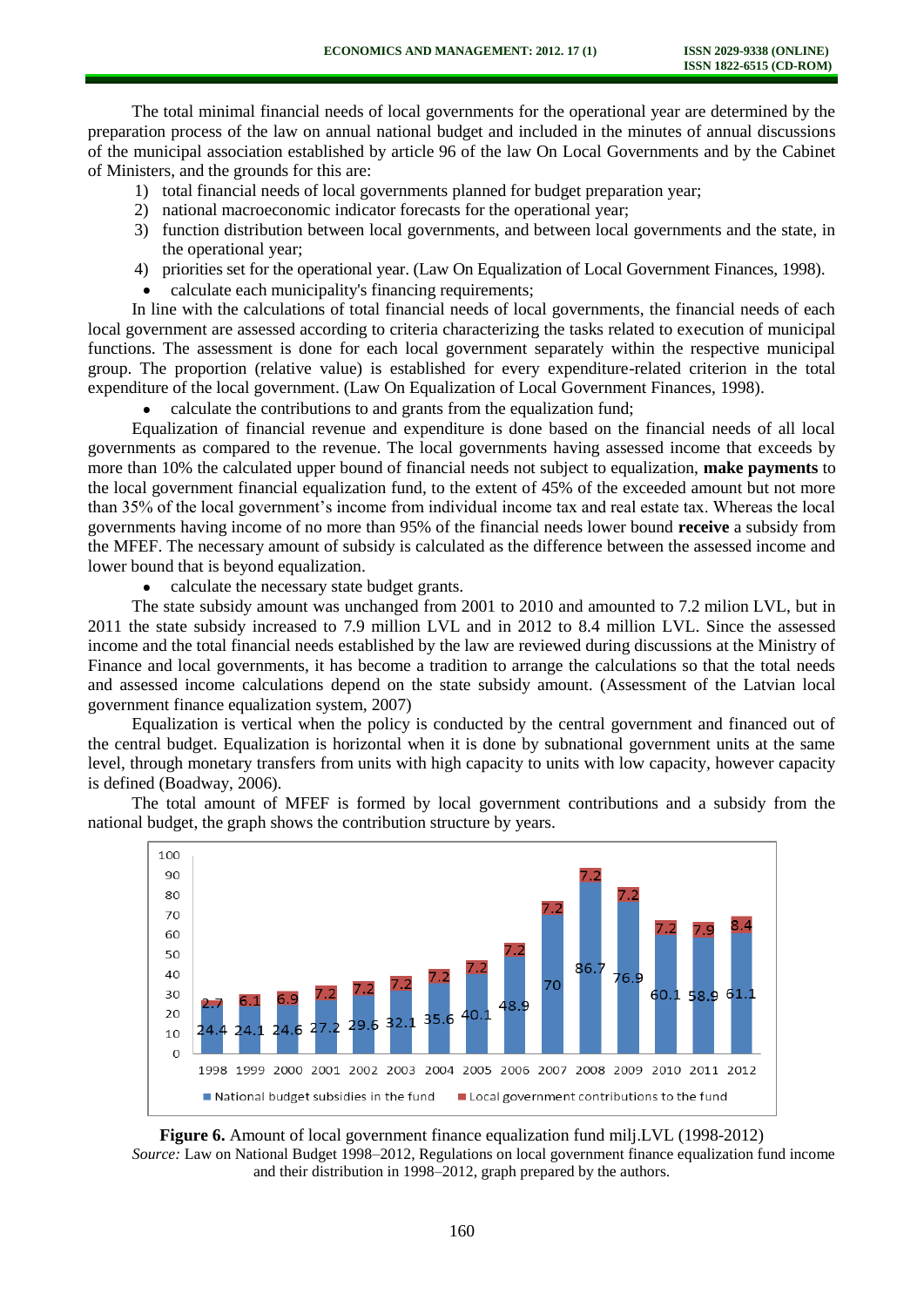The size of the fund over the 1998-2011 period changed similar to the local government budget revenue and expenditure - it grew up to 2008 and then decreased during the period of 2009 to 2011; this correlation is very close and it can be ascertained by comparing graphs 5 and 6. A positive development is the slight increase in the national budget subsidy portion in the fund in 2012. The unchanging amount of national budget subsidy in the MFE fund and the decrease of its proportion up to 2008 were some of the drawbacks pointed out by foreign experts in the existing studies of equalization in Latvia. The importance of vertical equalization is stressed by the European Council as well, and having assessed the priority of services that are the responsibility of the local governments, in the general framework of public expenditure, the Council recommends indexation of the national budget contribution taking into account the increase in the consolidated national budget revenue (Assessment of the Latvian local government finance equalization system, 2007). The national budget subsidy was until 2008 considered to be symbolic, as its proportion in the total MFEF revenue was decreasing year by year up to 2008, but it regained its significance after the economic decline, and there is a chance that the government officials in charge will listen to the experts and provide for subsidy indexation, like in 2012.

At the end of 2008, the LPS (The Latvian Association of Local and Regional Governments) collected the local government opinions on potential changes in the finance equalization system, and currently there is an opportunity to verify the influence of the suggested changes, in case the suggestions were supported. One of the offered changes was to attach the total financial needs of local governments to the national budget tax income, so that the total financial needs would not be less than 17.2% of the national budget tax income. Analysis of the data from 2009-2011 suggests that implementing the idea in 2010 would not change anything for local government or national budgets, since the calculated financial needs exceed the 17.2% of total budget tax income plan by 67.2 million LVL (Table 1). However, the situation in 2011 shows that the difference is just the opposite, and this means that the state would have to compensate the lacking resources of MFEF. Such a situation would cause complications because the unplanned rapid changes in the national budget subsidies would not be easily ensured.

| Year | <b>Total national budget</b><br>tax income<br>proportion $(A)$ | $(A) * 17,2\% = (B)$ | <b>Total financial needs of local</b><br>governments $(C)$ | $(B) - (C) = (D)$ |
|------|----------------------------------------------------------------|----------------------|------------------------------------------------------------|-------------------|
| 2011 | 3630.4                                                         | 624.4                | 603.3                                                      | 21.1              |
| 2010 | 3307.1                                                         | 568,8                | 636.0                                                      | $-67.2$           |
| 2009 | 3593,3                                                         | 618,0                | 630.4                                                      | $-12.4$           |

**Table 1.** Comparison of total national budget tax income proportion to the total financial needs of local governments (2010-2011), milj.LVL

*Source:* Tax income forecasts of the Ministry of Finance (2010-2011), calculation of the total financial needs of local governments, by the Ministry of Finance

The other suggestion was related to the cancellation of the first MFE criterion, which envisages distributing the financial needs of the cities and municipalities as 47% to 53%. The republic-scale cities support removal of this criterion, as the resources are distributed based on demographic criteria. The cities contain more than a half of Latvia's population, but they receive only 47% of the MFEF funds, while local governments, which accommodate less than a half of population, receive 53% of the fund resources. Consequently, if the MFEF amounts were viewed without that criterion, for instance in 2011, the cities would be richer, and the municipal governments - poorer by approximately 2.7 million LVL.

The third idea for changes envisaged reducing deductions in MFEF fund for the local governments where the estimated income would exceed the upper bound of equalization, thus reducing it to 30% instead of the current 45% and at the same time increasing the national budget subsidy to 50% of the fund amount. This solution would satisfy both cities and municipal towns, but it should hardly be supported by the Ministry of Finance or government. If the reduction of municipality contributions to the fund would not increase the state subsidy, then the local governments the income of which are based mainly on the MFEF subsidy would find themselves in great complications and could arrive at the threshold of those requiring stabilization.